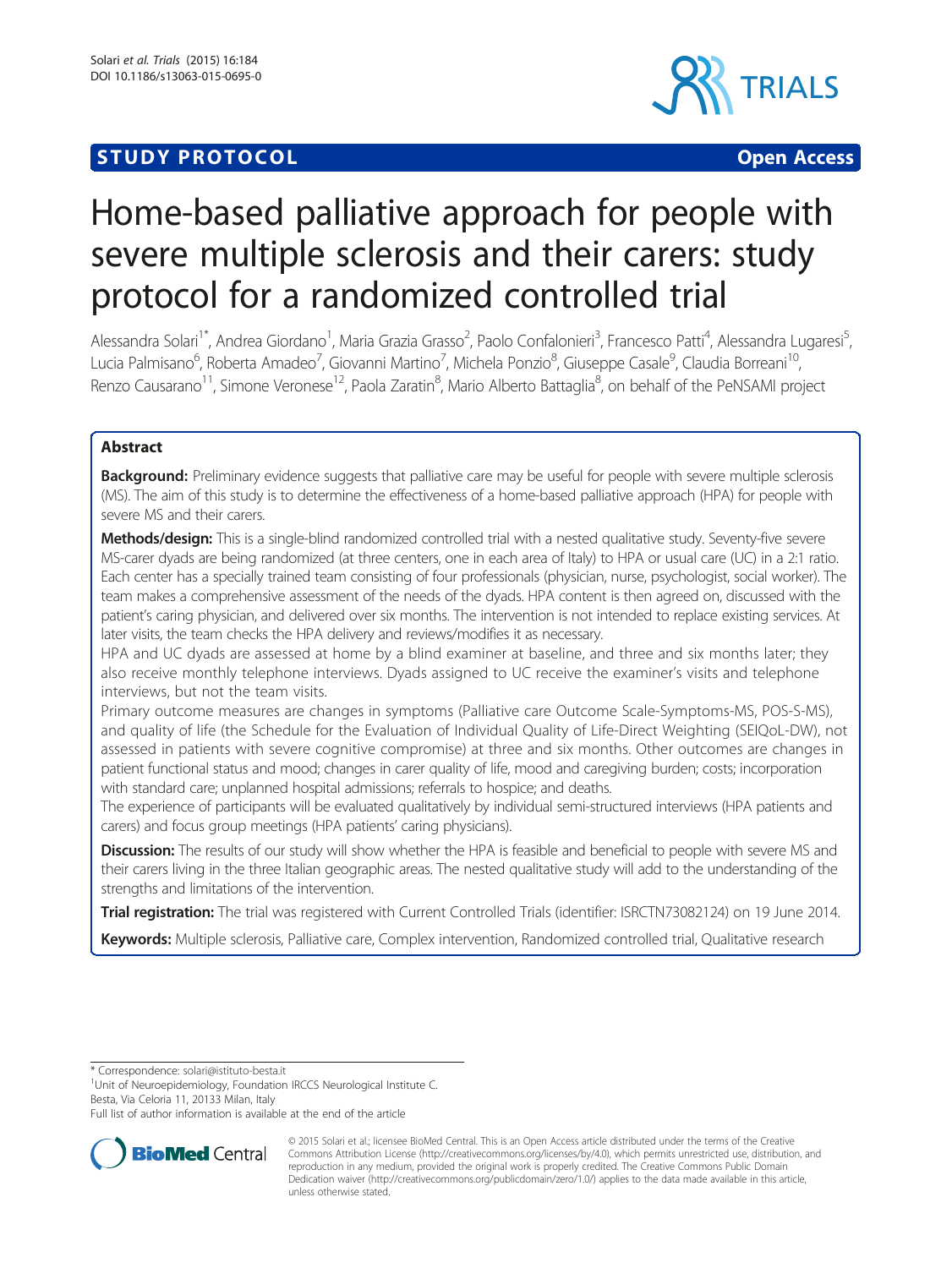# Background

Multiple sclerosis (MS) is the most common disabling neurological condition of young adults in western countries. It affects over 2.5 million people worldwide, and evidence suggests that incidence is increasing [[1\]](#page-8-0). Around 15% of MS sufferers have a progressive course from the outset (primary progressive MS), and a further 65% develop progressive disease after a variable period with relapsing-remitting disease (secondary progressive MS) [[2](#page-8-0)]. For those with primarily or secondarily progressive MS, treatment options to delay or prevent further clinical worsening are limited. Reduced mobility and compromised sphincter control are among the commonest symptoms, but cognitive impairment, swallowing or speech impairment, pain and sensory disturbances may also be prominent [\[3-5\]](#page-8-0). Patients with severe MS are at risk of death from aspiration pneumonia, urinary tract infections, complications of falls and fractures, and sepsis secondary to pressure ulcers. Nevertheless, some highly disabled patients live for many years, although most die in hospital rather than at home [\[6](#page-8-0)].

Although robust evidence supporting treatment decisions in advanced MS is lacking, recent guidelines suggest shifting to a palliative approach as the disease worsens [\[7\]](#page-8-0). Palliative care, with its focus on the physical, psychological, spiritual and social needs of patients and families, and their active involvement in medical decisions, aims to improve the quality of care and reduce the use of emergency and acute care services. However, palliative care has traditionally been delivered in oncology, and is little used in MS and other neurological diseases. There are issues that are specific to MS: for example, pain due to spasticity requires a different approach to cancer pain management, and cognitive and communication compromise may hamper ability to reveal experiences and express choices. Furthermore, it is difficult to anticipate life expectancy in people with severe MS, who may sometimes need palliative care over an extended period.

It is noteworthy that recent studies on adults with severe MS and their carers [\[8-11\]](#page-8-0), and also newly diagnosed persons with MS [\[12,13](#page-9-0)], indicated similar areas of concern comprising insufficient time spent with health professionals, lack of information exchange, and discontinuity of care.

The current trend of managing chronic and terminal conditions in the community entails the need to implement effective home care models. Informal carers are an essential source of support for MS patients, and in advanced disease informal carers take responsibility for meeting most of their patient's needs, thereby preventing patient institutionalization. However, the caregiving burden can lead to a decline in carers' health-related quality of life (HRQOL) and adversely affect their employment and finances.

Evidence supporting a benefit of palliative care is sparse, with most studies assessing needs instead of interventions, or having methodological flaws [\[14](#page-9-0)]. We found two randomized controlled trials (RCTs) on the efficacy of palliative care in people with severe MS [[8,](#page-8-0)[15\]](#page-9-0). The UK trial showed that a home-based palliative care service improved symptoms management, reduced caregiver burden and the use of primary and acute hospital services over the short term [\[8](#page-8-0)]. The Italian trial (Ne-Pal) included people with severe MS, Parkinson's disease and related disorders, and amyotrophic lateral sclerosis; the home-based palliative care intervention improved patient HRQOL and some symptoms [\[15](#page-9-0)]. Nevertheless, it may not be straightforward to transfer interventions of this sort to different contexts and health systems [\[16,17](#page-9-0)].

# **Objectives**

The primary aim of the present study is to determine the effectiveness of a home-based palliative approach (HPA) on MS symptoms and HRQOL of people with severe MS. Secondary outcomes are changes in patient functional status and mood; changes in carer HRQOL, mood and caregiving burden; costs; incorporation with standard care; unplanned hospital admissions; referrals to hospice; and deaths over the six-month intervention.

# Methods

# Ethical approval and trial registration

The study was given ethical approval by the Foundation IRCCS Neurological Institute 'C. Besta' (Besta internal reference numbers 6, 11), the Foundation 'S. Lucia' Hospital (internal reference number CE/OSS.27), and the University Hospital of Catania (internal reference number 18/2014/PO) Ethics Committees. The trial is registered with Controlled Clinical Trials (trial registration number ISRCTN73082124).

# Trial design

This is a multicenter phase II/III single-blind randomized controlled trial. Participants (dyads of adults with severe MS and their carers) are randomized to either the HPA intervention group or usual care (UC). Figure [1](#page-2-0) presents the PeNSAMI trial flowchart.

# Inclusion and exclusion criteria

All adults (18 years or older) who fulfill all the following criteria are potentially eligible:

- (1)Diagnosis of MS [[18](#page-9-0)]
- (2)Expanded Disability Status Scale (EDSS) ≥8.0 [[19](#page-9-0)]
- (3)Primary or secondary progressive course
- (4)Presence of a carer (family member, relative, or friend, who is next of kin or is key decision maker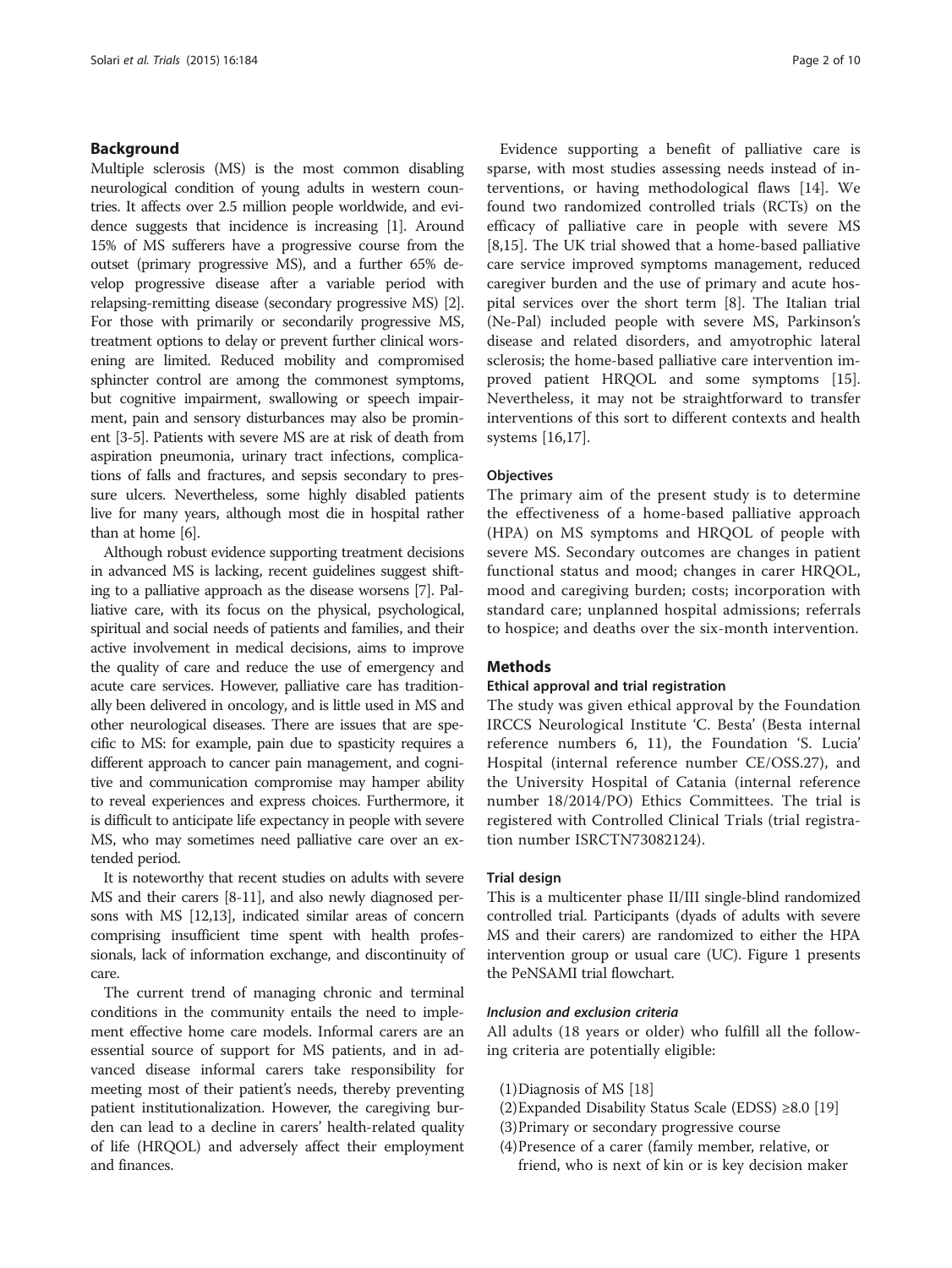<span id="page-2-0"></span>

as designated by the (cognitively competent) MS patient and with whom the patient shares his/her life)

(5)At least two unmet care needs among the categories identified in the PeNSAMI Phase 1 qualitative study (Table [1](#page-3-0)) [[11\]](#page-8-0), or the patient declares for comfort care only

(6)One or more of the following: significant complex symptoms/medical complications, dysphagia/poor nutritional status, communication difficulties [[20](#page-9-0)].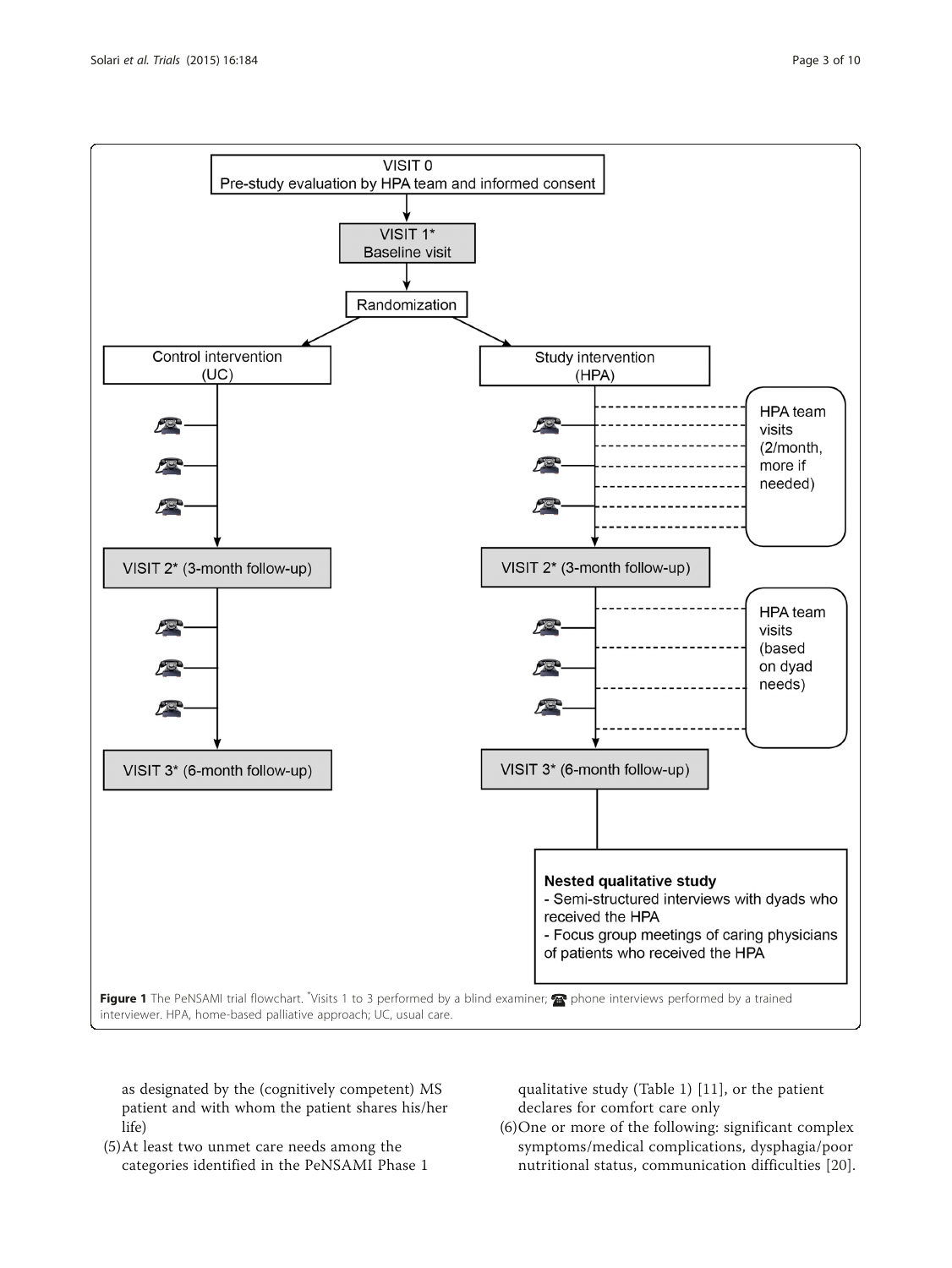<span id="page-3-0"></span>Table 1 List of main care need categories, as identified in the PeNSAMI Phase 1 qualitative study [[11](#page-8-0)]

| Domain                   | Category                             |  |  |
|--------------------------|--------------------------------------|--|--|
| 'Managing everyday life' | Symptoms management                  |  |  |
|                          | Personal care/hygiene                |  |  |
|                          | Activities of daily living           |  |  |
|                          | Outdoor mobility and transport       |  |  |
| 'Psychosocial'           | Relationships/communication          |  |  |
|                          | Leisure/holidays                     |  |  |
|                          | Psychological well-being/social role |  |  |
| 'Organization'           | Information                          |  |  |
|                          | Access to services                   |  |  |
|                          | Co-ordination of services            |  |  |
|                          | Competent professionals              |  |  |

Exclusion criteria are:

(1)Hospitalized/institutionalized patients

(2)Patients already receiving palliative care

(3)Dyads living out of study area

#### Recruitment

Starting on 10 January 2015 participants are being recruited from the three participating centers. Recruitment closes at the end of June 2015.

# Informed consent and pre-study evaluation (Visit 0)

Potentially eligible patients are identified by the center principal investigator (PI) by consulting the MS center database and by contacts with general practitioners (GPs), and other health personnel involved in the care of severely affected MS patients. MS patient and their carer are approached by a HPA team member to give informed consent to participate. If consent is obtained, baseline electronic case record forms (eCRFs) are completed.

#### Baseline visit (Visit 1)

After pre-study evaluation, participants identified as meeting the eligibility criteria are assessed at home by the blind examiner who confirms the inclusion criteria, administers the outcome instruments and initiates the randomization procedure. A card showing the time and date of the three- and six-month follow-up visits is given to the dyad.

# Randomization

Eligible study participants are randomized to either HPA or UC using third-party, web-based computerized randomization software. A stratified minimization algorithm is used to ensure balance of possible prognostic factors across the two groups (EDSS (8.0 to 8.5, 9.0 to 9.5), presence of severe cognitive compromise (clinical judgment), and center (Milan, Rome, Catania)). Following randomization, an email informing on dyad assignment is sent to the PI and the HPA team. The team informs the dyad about assignment. The team also contacts the patient's caring physician (GP, neurologist or other physician responsible for the patient's care) to inform him/her about the study and (for dyads assigned to HPA) define a common agenda.

# Blinding

To reduce measurement bias, the baseline and follow-up assessments are performed by independent examiners blind to treatment assignment (one examiner plus backup at each center, both trained, neither involved in HPA delivery). Prior to each follow-up visit, study dyads will be reminded not to disclose their allocation by mentioning any contact with the HPA team to the blind examiner. The examiner will be asked to guess dyad status (HPA vs. UC) after the three- and six-month visits to assess whether blinding is maintained.

#### HPA group

The trial intervention is based on the principles of palliative care as described in the 2010 guidance document of the UK National Council for Palliative Care, Neurological Alliance, and National End of Life Care Programme [[21](#page-9-0)]. Each center has a HPA team consisting of four professionals: a physician (neurologist, physiatrist or palliative specialist), nurse, psychologist, and social worker. The HPA team nurse is the case manager and team leader: the nurses of the centers of Milan and Rome have degrees in palliative care; the Catania nurse attended a FARO Foundation week-long individual training course in September 2014. All HPA team members were trained in the HPA intervention at the FARO Foundation, Turin, 20 to 21 February 2014. HPA teams will meet about two months after trial initiation (more often if necessary) to share experiences and fine-tune the protocol.

Each HPA team meets regularly to discuss the management of dyads in their charge. Initially, the team forms a comprehensive assessment of each dyad based on information provided by the blind examiner visit (available to the HPA team via the eCRF and the web-based information system) and that provided by the team home visit. The HPA content for each dyad is then developed, discussed with the caring physician, and delivered over six months, with involvement of local services. The intervention is not intended to replace existing services but to complement and enhance them, minimizing duplication of effort. Subsequently, the HPA team verifies program implementation, and reviews and modifies it as necessary.

Home visits by one or more team members will take place at least twice a month in the first trimester, and as needed thereafter. Which professionals attend for home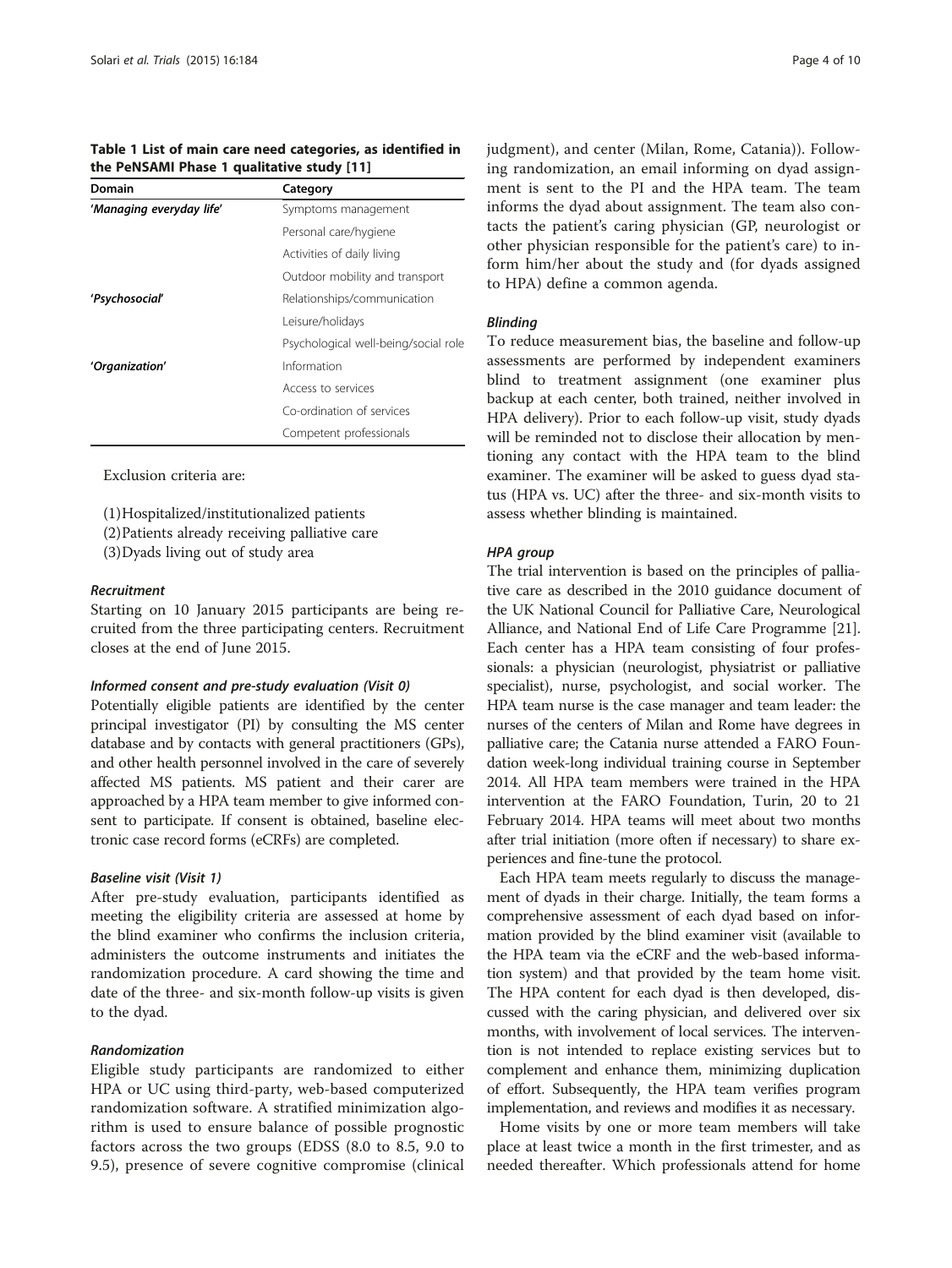visits depends on the intensity of care and the type of symptoms (for example physician for pain management, nurse for bed sore treatment). A dedicated phone number is given to dyads to enable easy communication with the HPA team. The team is not on call for patients: in the event of emergencies, dyads contact the caring physician or emergency medical services.

We expect HRQOL and other study outcomes to improve in the first trimester, so thereafter frequent home visits could be useless or intrusive [[15](#page-9-0)]. However, if symptoms and HRQOL worsen, or end of life issues manifest, intensity of care will be maintained or increased. All HPA team activities/interventions will be recorded in the patient study record, kept at the patient's home and available to all health professionals/caregivers. To preserve blinding, before visits 2 and 3, dyads will be reminded to keep the patient study record out of the blind examiner's sight (for example by placing it in a drawer).

# UC group

UC consists of the health and social services normally provided by the Italian National Health Service in the study area (for example by GP, district nursing service, social services, neurologists and other specialists, and emergency services). Patient-carer dyads assigned to UC receive the three blind examiner visits and the monthly telephone interviews, but not the HPA team visits (except Visit 0). At the end of the study, dyads who received UC will be offered the HPA.

#### Primary outcomes

Primary outcomes are changes in patient HRQOL (Schedule for the Evaluation of Individual Quality of Life-Direct Weighting, SEIQoL-DW) and MS symptoms (Palliative care Outcome Scale-Symptoms-MS, POS-S-MS). The SEIQoL-DW is a brief instrument, derived from the schedule for evaluation of individual quality of life (SEIQoL). It allows respondents to nominate areas of life that are most important in determining their HRQOL. The level of satisfaction/functioning in each of these areas is then recorded [[22](#page-9-0)-[26\]](#page-9-0). The SEIQoL-DW index is obtained from the satisfaction with and weighting for each area, and ranges from 0 (worst possible score) to 100 (best possible score). SEIQoL-DW has been used in neurological diseases [\[27-30](#page-9-0)], and was the primary outcome measure of the Ne-Pal trial [[15](#page-9-0)].

POS-S-MS (primary outcome measure) and the Core-Palliative care Outcome Scale (Core-POS) were developed and validated for use with palliative care patients to assess emotional, psychological and spiritual needs, and provision of information and support [\[31,32\]](#page-9-0). Core-POS has been used in patients with advanced cancer and other conditions including dementia, motor neuron disease, and MS [[33,34](#page-9-0)]. It consists of 10 items, which are scored from 0 (best) to 4 (worst). The score is the sum of the scores from each question, and therefore can range from 0 to 40. There are patient, carer, and staff versions, each requiring about 10 minutes to complete [[31,35\]](#page-9-0). Generally, the patient is asked about needs over the preceding three days, but other time frames have been used [[36](#page-9-0)]: in this study, we asked about the preceding seven days.

POS-symptoms (POS-S) is a scale enquiring about 10 symptoms with two open questions (which symptom affected the patient the most; which improved most). It was developed for use in cancer patients and is used alongside the Core-POS for assessing common physical symptoms. Disease-specific versions of POS-S have been developed for end-stage kidney disease, Parkinson's disease, and MS [[33](#page-9-0)]. POS-S-MS comprises 18 items relating to MS symptoms, plus an open question (0 to 4 scale) over the preceding seven days [[34](#page-9-0)].

The psychometric properties of Core-POS and POS-S-MS have been assessed in patients with severe MS: both are acceptable, reliable, and valid in this population [[34](#page-9-0)].

In the present RCT, MS patients with severe cognitive impairment do not complete the questionnaires: the caregiver versions of Core-POS and POS-S-MS are used.

#### Secondary outcomes

Secondary outcome measures are HRQOL as assessed by Core-POS [\[34](#page-9-0)] and European Quality of Life Five Dimensions (EQ-5D) [[37](#page-9-0),[38](#page-9-0)]; mood as assessed by the Hospital Anxiety and Depression Scale (HADS) [\[39,40](#page-9-0)]; impairment/activity limitations as assessed by EDSS [[19](#page-9-0)] and Functional Independence Measure (FIM) [\[41,42](#page-9-0)]; and direct and indirect tangible costs are assessed by the MS foundation Costs Questionnaire (MSCQ) [[43](#page-9-0)].

Carer outcomes are: HRQOL as measured by Short Form 36 (SF-36) [[44](#page-9-0),[45](#page-9-0)] and EQ-5D; mood as measured by the HADS; and carer burden as measured by the Zarit Burden Interview (ZBI) [\[46,47\]](#page-9-0).

Recruitment rates, reasons for exclusion, time to delivery of interventions, adherence to intervention (see the HPA group), protocol deviations, incorporation with standard care, unplanned hospital admissions, referrals to hospice, deaths (place and cause) are also considered over the sixmonth period.

Outcome assessments (Table [2\)](#page-5-0) are carried out at baseline, and after three and six months, by a blind examiner at the patient's home. In addition, six telephone interviews are performed, on a monthly basis, by a trained interviewer who administers the full MSCQ (at three and six months) and pertinent MSCQ sections (at one, two, four and five months).

#### Safety

We expect no serious psychological, physical, social, or legal risks to derive from exposure to the study intervention. We cannot exclude, however, that the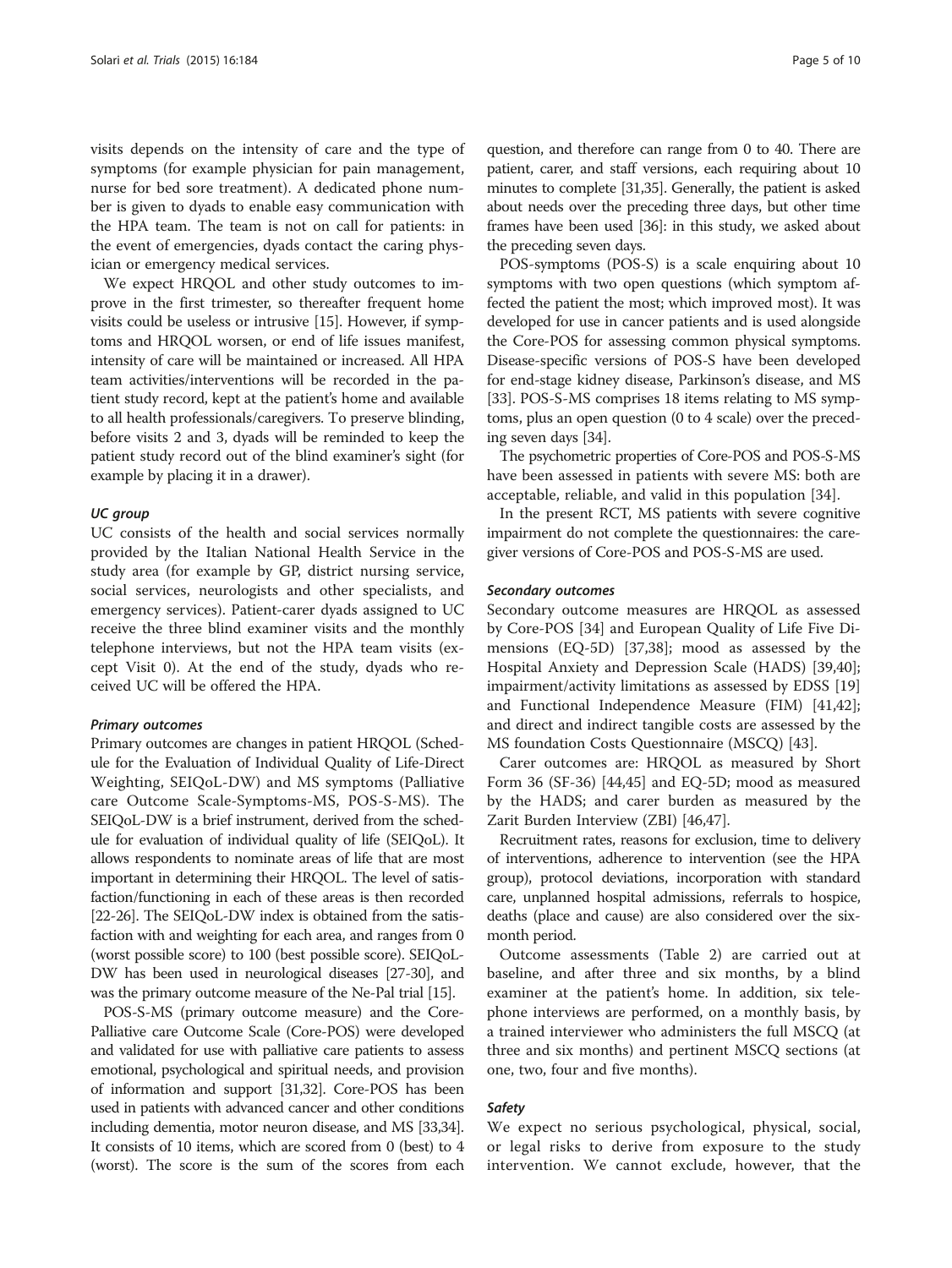<span id="page-5-0"></span>

| Table 2 Outcome measures and timing of follow-up |  |  |  |  |  |
|--------------------------------------------------|--|--|--|--|--|
|--------------------------------------------------|--|--|--|--|--|

|                                           | <b>Baseline</b> | Three-month<br>follow-up | Six-month<br>follow-up |
|-------------------------------------------|-----------------|--------------------------|------------------------|
| General characteristics                   | X               | X                        | X                      |
| MS history                                | X               | X                        | X                      |
| Medical history                           | X               | X                        | X                      |
| <b>EDSS</b>                               | X               | Χ                        | Χ                      |
| <b>FIM</b>                                | Χ               | X                        | X                      |
| SEIQoL-DW <sup>*</sup>                    | X               | X                        | X                      |
| Core-POS**                                | X               | X                        | X                      |
| POS-S-MS**                                | Χ               | X                        | X                      |
| HADS <sup>*</sup>                         | X               | X                        | X                      |
| $EQ-5D^*$                                 | X               | X                        | X                      |
| MSCQ                                      | Χ               | $\ddagger$               | $\ddagger$             |
| Carer characteristics /medical<br>history | Χ               | X                        | X                      |
| Carer HADS                                | Χ               | X                        | X                      |
| Carer SF-36                               | X               | X                        | X                      |
| Carer EQ-5D                               | X               | X                        | X                      |
| Carer ZBI                                 | Χ               | Χ                        | X                      |

To preserve blinding, all outcome measures (except MSCQ) are assessed during examiner visits at three and six months follow-up. \* Not assessed in MS patients with severe cognitive compromise or unable to communicate; \*\*carer versions used in MS patients with severe cognitive compromise or unable to communicate; † assessed by phone interview. Core-POS, Core-Palliative care Outcome Scale; EDSS, Expanded Disability Status Scale; EQ-5D, European Quality of Life Five Dimensions; FIM, Functional Independence Measure; HADS, Hospital Anxiety and Depression Scale; MSCQ, Multiple Sclerosis foundation Costs Questionnaire; MS, multiple sclerosis; POS-S-MS, Palliative care Outcome Scale-Symptoms-Multiple Sclerosis; SF-36, Short Form 36; SEIQoL-DW, Schedule for the Evaluation of Individual Quality of Life-Direct Weighting; ZBI, Zarit Burden Interview.

study intervention will have a negative effect on patient status. The following serious adverse events (SAEs) are being monitored:

- Emergency room visits that do not result in hospital admission
- Hospitalizations (overnight stay at hospital or emergency room for observation or treatment)
- Death (any cause)

Hospitalization for elective surgery, routine or planned clinical procedures are not considered SAEs.

#### Withdrawals and loss to follow-up

Dyads can withdraw from the study at any time. The 'intention-to-treat' principle will apply for participants who withdraw or are lost to follow-up.

# Independent data and safety monitoring committee (IDSMC)

The IDSMC monitors SAE reports throughout the trial, and oversees trial progress, ensuring that it is conducted,

recorded, and reported in accordance with the protocol, good clinical practice, and applicable regulatory requirements. The IDSMC provides recommendations about stopping or continuing the trial in the event of harm, undue risks, or futility. IDSMC members [\(Appendix 1](#page-7-0)) met (via teleconference) prior to the start of enrolment. Subsequent IDMSC teleconferences are scheduled every four months, and at trial termination, or more frequently as necessary.

# Sample size

The sample size was based on previous data for SEIQoL-DW [\[15\]](#page-9-0) and POS-S-MS [\[8](#page-8-0)]; for both outcomes we considered changes at three months compared to baseline.

SEIQoL-DW: a sample size of 21 patients assigned to HPA (study intervention) and 11 assigned to UC (control) has a power of 80% to detect an assumed mean change of score of 31.5 (standard deviation (SD) 12.8) in the HPA group compared to a change of 12.1 (SD 19.3) (null hypothesis) in the UC group, at alpha level 0.05 using a two-sided, two-sample  $t$  test. Assuming 20% dropout, 25 patients are required in the HPA group and 13 in the UC group (total sample size 38).

POS-S-MS: a sample size of 41 HPA and 21 UC has a power of 85% to detect an assumed mean change of −0.4 (SD 0.5) in the HPA group, with a concomitant change of 0.2 (SD 0.8) (null hypothesis) in the UC group; assuming an alpha level of 0.05 and a two-sided, twosample t test. Assuming 20% dropout, 49 patients are required in the HPA group and 25 patients in the UC group (total sample size 74).

It is expected that up to 50% of MS patients have severe cognitive compromise, and will not be able to complete SEIQoL-DW, in these the only primary endpoint will be the POS-S-MS. We aim to recruit 50 patients in the HPA group and 25 patients in the UC group, thereby achieving an exact 2:1 ratio of intervention to control.

# Statistical analyses

Continuous data will be summarized using means, medians, SDs, minimums and maximums. Between-group comparisons will employ either the two-sided unpaired t test or Wilcoxon's two-sided two-sample test for nonnormal data. Distributions will be tested for normality using the Shapiro-Wilk test. Correlations will be estimated using Spearman's or Pearson's coefficients. Categorical data will be compared by  $\chi$ 2 or Fisher's exact test.

Longitudinal changes in SEIQoL-DW and POS-S-MS will be analyzed using linear mixed models for longitudinal data  $[48,49]$  $[48,49]$ . All tests will be two-tailed. P values <0.05 will be considered significant. For the primary intention-to-treat analyses, multiple imputation of missing values will employ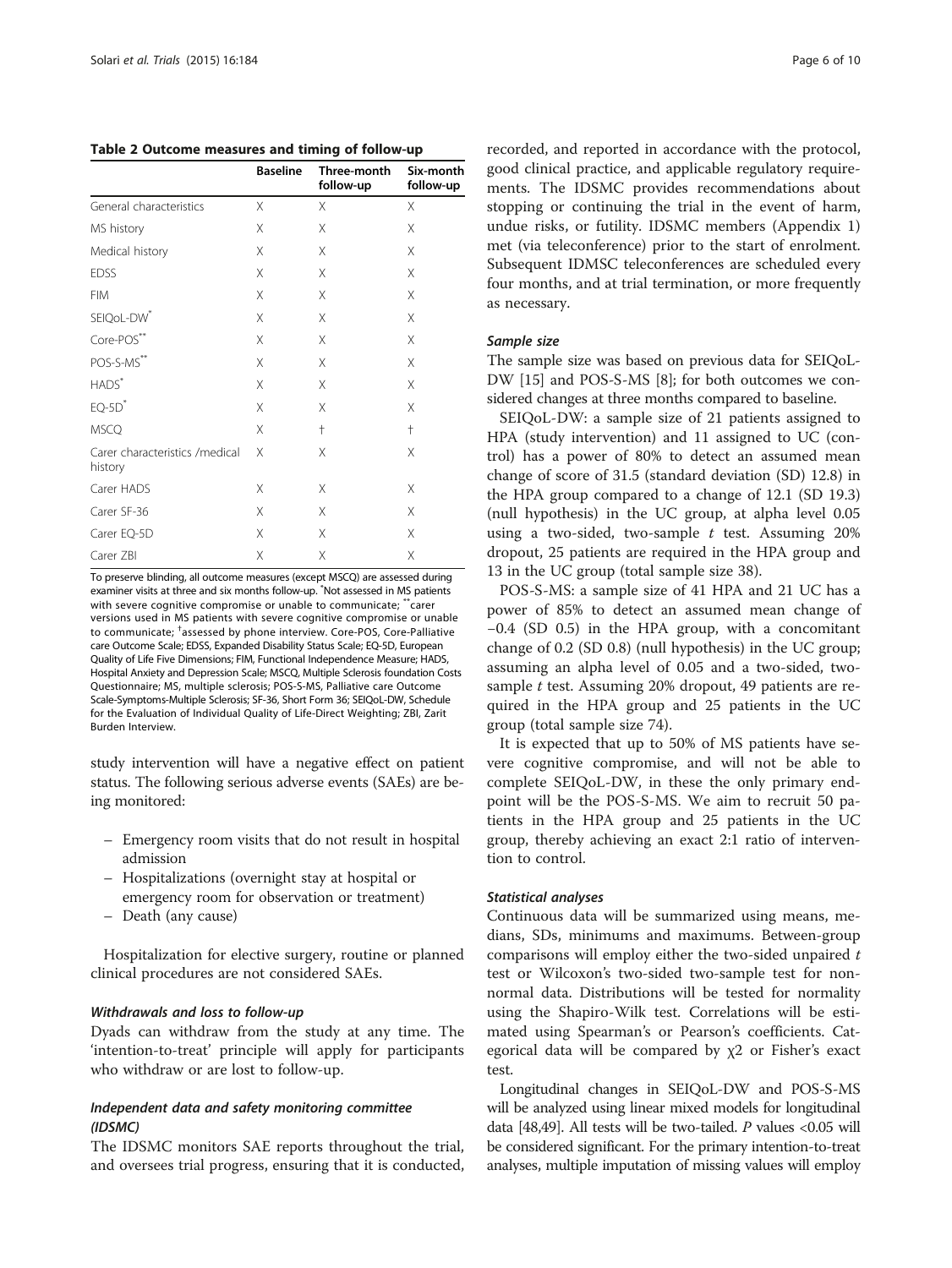Rubin's approach. The analyses will be performed with Stata Statistical Software, release 12 (StataCorp LP, College Station, TX, USA), or SAS, release 9.2 (SAS Institute Inc., Cary, NC, USA).

#### Nested qualitative study

The qualitative study consists of two parts: personal, semi-structured interview with MS patients and carers, and focus group meetings (FGMs) of patients' caring physicians. The aim is to evaluate the experience of participants in order to gain insights into the strengths and weaknesses of the HPA.

#### Informed consent

Prior to participation, potentially eligible qualitative study participants (patients and carers who received the HPA and caring physicians of patients) will be approached by the center PI or a HPA team member, and asked to provide informed consent to participate.

#### Personal semi-structured interviews

We will use a purposive sampling technique to identify consenting HPA dyads in whom primary outcomes (SEI-QoL-DW and POS-S-MS) were either among the highest or lowest of the distribution, at the three- or six-month follow-ups. For the dyads thus identified, patients and carers will be interviewed separately, within six months of trial completion. Interviews will be face-to-face, conducted by a trained psychologist in the patient's home, last for a maximum of 60 minutes (patients) or 90 minutes (caregivers), and will be audio-recorded and transcribed in full. Interviewees will be asked about the acceptability and utility of the HPA intervention as a whole and other issues that arise or seem pertinent (for example relation with professionals, timing, integration with current care). The interviewer will also note participant behavior and other potentially useful non-verbal aspects that emerge. Only carers will be interviewed if the patient has severe cognitive compromise. A minimum of 12 dyads (four at each center) will be included, with sampling continuing until no new themes emerge from the data (data saturation) [[50](#page-9-0)].

# Focus group meetings

Three FGMs will be conducted (one at each center), their objective is to reveal physicians' experiences and views about the study intervention. Positive and negative aspects will be solicited. All caring physicians of patients who received the HPA will be invited to participate. Each FGM will be audio-recorded, has a moderator (a trained psychologist) and co-moderator, and an expected minimum of five physician participants.

#### Analysis

The methods of framework analysis [[50-52](#page-9-0)] will be applied to the data. Framework analysis uses a systematic approach to analyzing the content of interviews and FGMs, to thereby identify themes and categories of responses. The interviewers/moderators will review the audio recordings and written notes, and produce interview/meeting transcripts. Interviews and FGMs will be analyzed in successive steps, each corresponding to an increasing level of generalization [\[53](#page-9-0)]. Two researchers will analyze the interviews and FGMs, first independently and then jointly. Each FGM report will be submitted to FGM participants for review (respondent validation). The interview and FGM reports will then be considered jointly to produce a more comprehensive analysis of the data (triangulation) [[54\]](#page-9-0).

#### Study organization

The study investigators/committees are reported in [Appen](#page-7-0)[dix 1.](#page-7-0) The trial steering committee is the main decisionmaking body. It consists of local PIs, patient and consumer representatives, and experts in MS, palliative care, rehabilitation, and methodology. The steering committee meets at least once a year and is the study writing committee (on behalf of all investigators).

The IDSMC is chaired by a palliative physician, and includes a neurologist and methodologist. The IDSMC met (via teleconference) before starting accrual; subsequent teleconferences are scheduled every four months, and at trial termination. IDSMC reports are sent to the trial steering committee.

The qualitative study panel is responsible for planning, conducting and analyzing the qualitative study. It consists of two psychologists with expertise in qualitative research, and the psychologists who will conduct interviews and FGMs.

Trial data are entered into a web-based, passwordprotected data management system/eCRF that permits edit-audit trails (by authorized trained personnel). Paper copies of eCRFs and any (anonymized) supporting documentation is stored securely at participating centers, with identifying contact details and signed consent forms stored separately, for seven years.

# **Discussion**

PeNSAMI is a RCT with a nested qualitative study designed to test the effectiveness of a HPA on people with severe MS and their carers. This trial will primarily assess the effect of the HPA on patient HRQOL and symptoms; secondarily it will assess patient functional status and mood; carer HRQOL, mood and caregiving burden; costs, incorporation with standard care, unplanned hospital admissions, referrals to hospice, and deaths over the six-month period.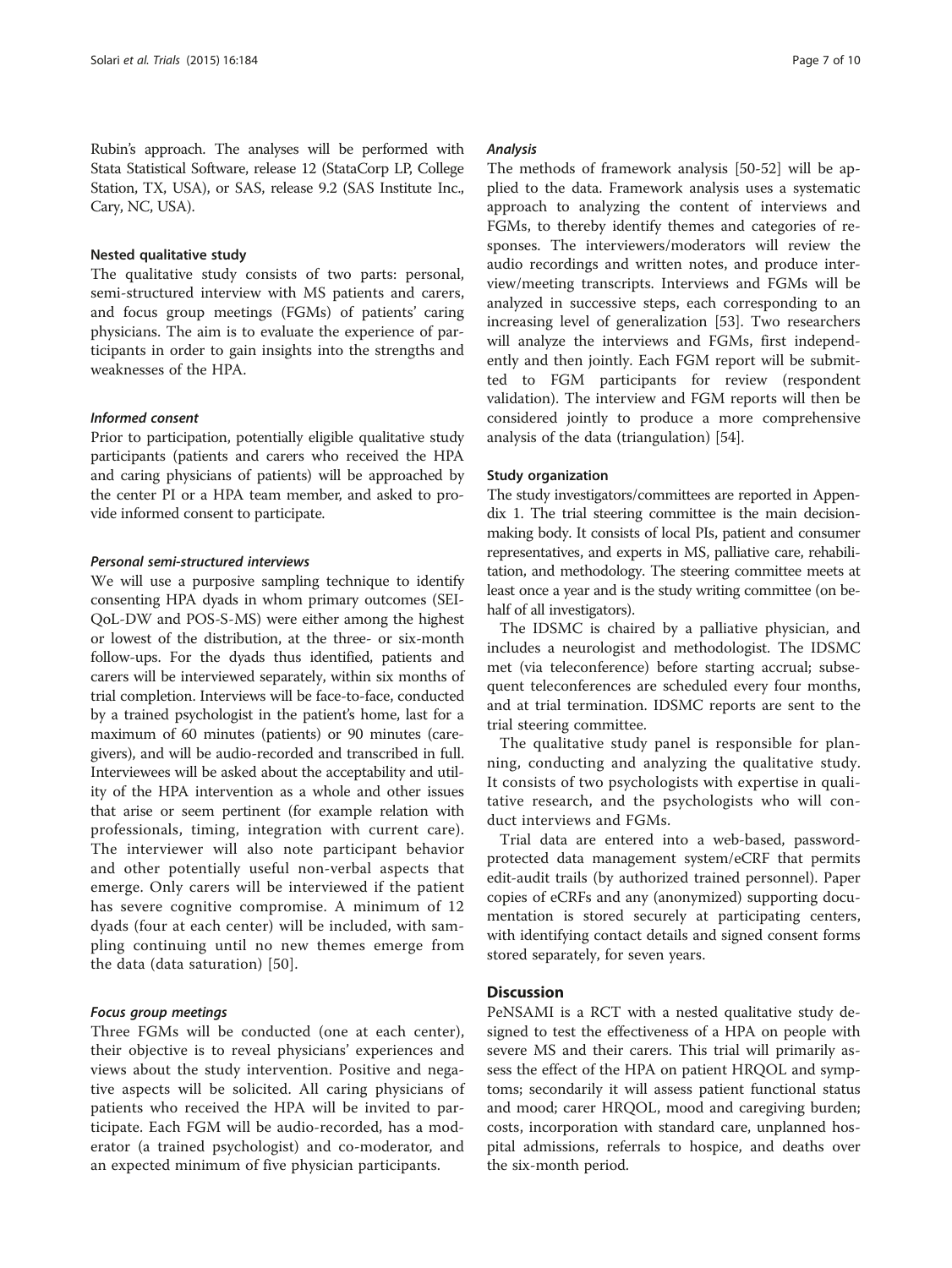<span id="page-7-0"></span>To our knowledge, this is the first clinical trial of a palliative approach to people with severe MS that adopts a single-blind (examiner) and multicenter design. By also evaluating the experiences of the key players involved in the HPA, we will better identify intervention strengths and limitations. Integration of these qualitative findings with the quantitative findings will maximize possibilities for improving the HPA [[55\]](#page-9-0). Additionally, careful documentation of the content, processes and outcomes of the intervention will make possible its replication and wide implementation [[55](#page-9-0)].

We decided on a randomized controlled study because of its potential to produce unbiased data on intervention efficacy. UC was considered the most suitable comparator, since a sham intervention was not feasible. Note, however, that regular outcome assessment with frequent contacts ensures that the control group receives a considerable amount of attention. For ethical reasons and to encourage participation, we decided to assign eligible dyads to HPA vs. UC in a 2:1 ratio, and also to offer control dyads the HPA at the end of follow-up.

#### Expected benefits

Fragmentation of care across different health care sectors is a recognized problem, particularly for patients with complex care needs and co-morbidities. The HPA is not intended to replace existing services but to complement, collaborate with, and enhance them, minimizing duplication of effort. The potential for HPA integration into existing services is a strength of our trial.

Health professionals caring for people with severe MS themselves have several unmet needs and feel overstretched in their daily work. Physicians express feelings of helplessness or anger in the face of cuts in funding, and having to work under time pressure and in complex social situations [\[11](#page-8-0)]. They also feel hampered by inadequate communication skills (not taught at university) [[10,](#page-8-0)[56\]](#page-9-0).

In addition to providing valuable data, the trial affords interdisciplinary training for the health professionals involved. By making palliative care professionals work with MS neurology and rehabilitation professionals [\[57](#page-9-0)], the trial should encourage greater awareness and more effective management of people with severe MS.

Effective exchange between the dyad, the caring physician and the HPA team should result in treatment decisions in the best interests of MS patients and the avoidance of inappropriate hospital admissions. It is also expected that the trial will empower people with severe MS (and their carers) by providing them with information and education on their condition, encouraging them to be active participants in care and decision making, including advance health directives where appropriate.

#### Limitations and concerns

We estimated a sample size of 75 patients, which is rather small for a phase II/III trial. We based our sample size estimate on published data: for POS-S-MS, these data come from MS patients with similar characteristics to our study population [[8](#page-8-0)], and for SEIQoL-DW, from people with severe MS or other neurodegenerative conditions [\[15\]](#page-9-0). In view of our limited sample size, we used adaptive (minimization) randomization to ensure comparability of study arms.

Another limitation is that, in contrast with previous trials [[8,](#page-8-0)[15\]](#page-9-0), our trial did not originate from palliative services, which in theory can directly address needs identified. Our HPA aims to activate existing services or bring them to the attention of the dyad. The extent to which these aims are achieved cannot be predicted.

Finally, having a blind examiner renders trial procedures considerably more complex: the blind examiner must have no contact with the HPA team; dyads must be briefed about the importance of keeping the examiner blinded; and, prior to three- and six-month visits, the blind examiner is instructed to caution dyads against disclosing their assignment or mentioning issues related to study procedures. In addition, costs and intensity of care outcomes, as assessed by the MSCQ, are assessed by telephone interviews at three and six months conducted by an independent professional - again to prevent examiner unmasking.

# Trial status

Patient recruitment started in January 2015.

# Appendix 1

PeNSAMI project investigators.

Steering Committee: R Amadeo, A Giordano, M Ponzio, MG Grasso, A Lugaresi, F Patti, G Martino, L Palmisano, S Veronese, P Zaratin, MA Battaglia, A Solari.

Data Management and Analysis Committee: A Giordano, D Radice (statistician): Division of Epidemiology and Biostatistics, European Institute of Oncology, Milan, M Ponzio (statistician), G Ferrari, A Solari.

Independent Data and Safety Monitoring Committee: DJ Oliver: Wisdom Hospice, University of Kent, Rochester, Kent, UK; E Pucci: Neurology Unit, Ospedale Provinciale di Macerata, Macerata; L Tesio: Department of Biomedical Sciences for Health, University of Milan, Milan.

Qualitative Analysis Panel: E Bianchi, E Pietrolongo, A Solari, A Giordano, I Rossi, S Cilia, M Giuntoli, C Borreani.

Literature Review Panel: MG Grasso, L Palmisano, A Fittipaldo, A Giordano.

Intervention Panel: C Cugno, R Causarano, P Morino: 'Ex Convento delle Oblate' Hospice, Local Health Unit of Florence, Florence, S Veronese.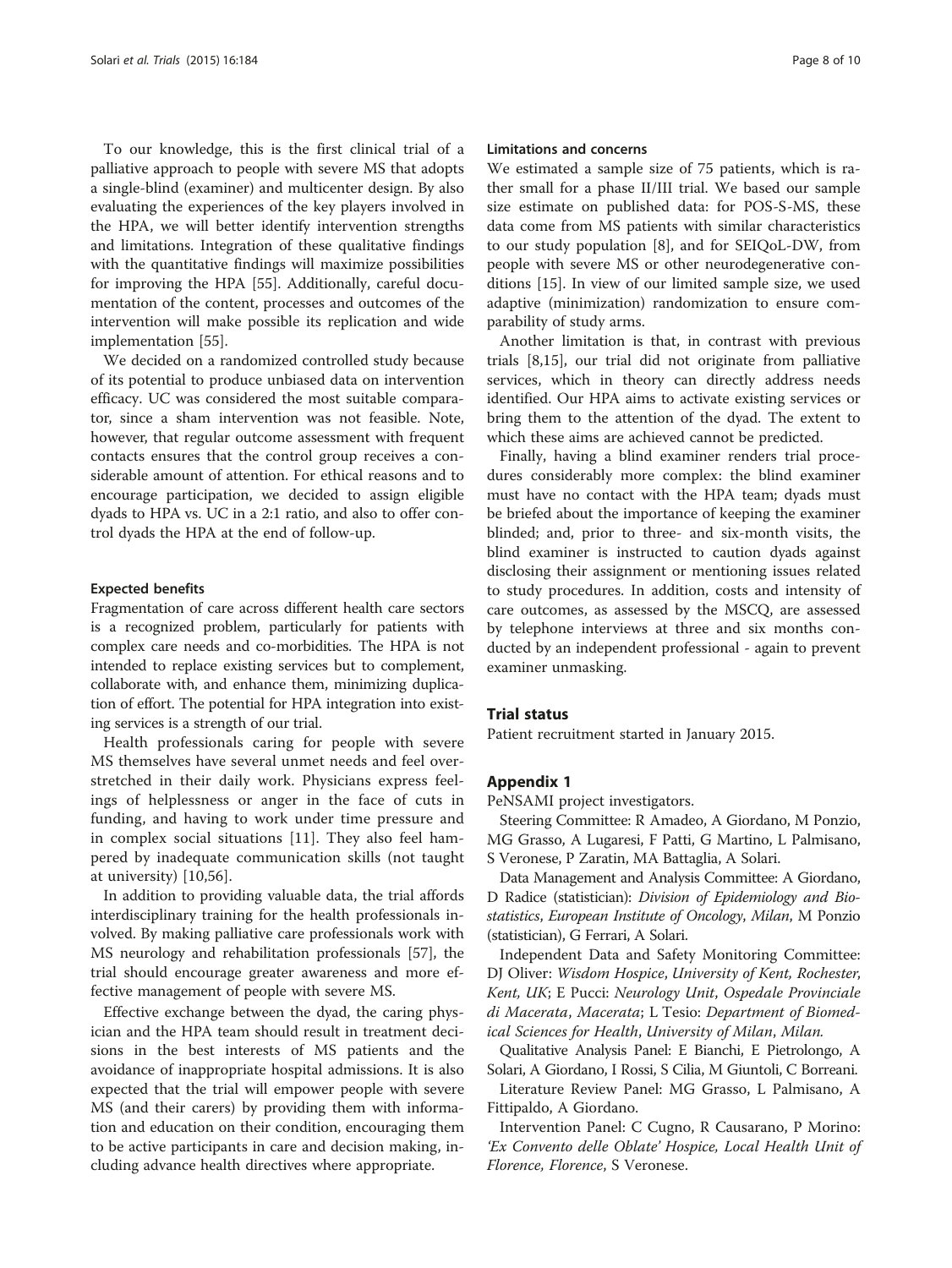<span id="page-8-0"></span>Centers and Investigators: AISM Liguria Region Rehabilitation Service, Genoa: ML Lopes de Carvalho, M Giuntoli, R Motta, MA Battaglia; Antea Charitable Association, Rome: G Casale, MC Stefanelli; FARO Charitable Foundation, Turin: S Veronese, C Cugno; Foundation IRCCS Istituto Nazionale per la Cura dei Tumori, Milan: C Borreani, E Bianchi; Foundation IRCCS Neurological Institute C Besta, Milan: A Solari, P Confalonieri, A Giovannetti, V Torri Clerici, E Rossetti, A Totis, A Campanella, A Giordano, F Martini, A Fittipaldo, G Ferrari, R Mantegazza; Foundation IRCCS S Lucia Rehabilitation Hospital, Rome: MG Grasso, I Rossi, E Troisi, A Pompa, L Tucci, F Ippoliti, G Morone, A Fusco; Istituto Superiore di Sanità, Rome: L Palmisano; Associazione Italiana Sclerosi Multipla (AISM), Genoa: R Amadeo, G Martino; Fondazione Italiana Sclerosi Multipla (FISM), Genoa: P Zaratin, M Ponzio, MA Battaglia; Niguarda Ca' Granda Hospital, Milan: R Causarano, D Da Col, B Lissoni; G d'Annunzio University, Chieti-Pescara, Chieti: A Lugaresi, E Pietrolongo, M Onofrj; University Hospital Policlinico Vittorio Emanuele, Catania: F Patti, S Cilia, C Leone, V Cascio, V Cimino, G Occhipinti, A Pappalardo, C Cavallaro, F Zagari.

#### Abbreviations

Core-POS: Core-Palliative care Outcome Scale; eCRF: electronic case record form; EDSS: Expanded Disability Status Scale; EQ-5D: European Quality of Life Five Dimensions; FGM: focus group meeting; FIM: Functional Independence Measure; GP: general practitioner; HADS: Hospital Anxiety and Depression Scale; HPA: home-based palliative approach; HRQOL: health-related quality of life; IDSMC: Independent Data and Safety Monitoring Committee; MSCQ: Multiple Sclerosis foundation Costs Questionnaire; MS: multiple sclerosis; PI: principal investigator; POS-S-MS: Palliative care Outcome Scale-Symptoms-Multiple Sclerosis; RCT: randomized controlled trial; SAE: serious adverse event; SD: standard deviation; SF-36: Short Form 36; SEIQoL-DW: Schedule for the Evaluation of Individual Quality of Life - Direct Weighting; UC: usual care; ZBI: Zarit Burden Interview.

#### Competing interests

AS has been a board member of Biogen Idec and Novartis, and has received speaker honoraria from Genzyme, Merck Serono, the Fondazione Serono and Excemed. MGG has received research funding from Merck Serono and consulting and speaking fees from Biogen Idec. PC has been a board member of Biogen Idec, received travel grants from Sanofi Aventis, Biogen Dompe' and Merk Serono. FP received honoraria for speaking activities from Bayer Schering, Biogen Idec, Merck Serono, Novartis, and Sanofi Aventis. He has served as advisory board member of the following companies: Bayer Schering, Biogen Idec, Merck Serono, and Novartis. AL has been a Bayer Schering, Biogen Idec, Merck Serono and Genzyme advisory board member. She received travel grants and honoraria from Bayer Schering, Biogen Idec, Merck Serono, Novartis, Sanofi Aventis and Teva and research grants from Bayer Schering, Biogen Idec, Merck Serono, Novartis, Sanofi Aventis and Teva. She has also received travel and research grants from the Associazione Italiana Sclerosi Multipla and was a consultant of Fondazione Serono. LP, RA, and MAB are board members of the Fondazione Italiana Sclerosi Multipla (charitable organization). All other authors declare that they have no competing interests.

#### Authors' contributions

AS, PZ, and MAB conceived the study. AS, AG, and CB designed the study. MGG, PC, FP, AL, LP, RA, GM, MP, GC, RC, and SV contributed to the study design. AS and AG drafted the first version of this manuscript. MGG, PC, FP, AL, LP, RA, GM, MP, GC, CB, RC, SV, PZ, and MAB critically reviewed the

manuscript for intellectual content. All authors read and approved the final manuscript.

#### Acknowledgements

The study is funded by the Fondazione Italiana Sclerosi Multipla (grant no. 2014/S/1 to AS). The funding source played no role in the study design, and will play no role in the collection, analysis, and interpretation of data, the writing of the manuscript or the decision to submit the manuscript for publication.

We thank the contract research organization Yghea for eCRF setup, testing and maintenance, and for help with the submissions to the ethics committees of the participating centers. We also thank Don Ward for help with the English.

#### Author details

<sup>1</sup>Unit of Neuroepidemiology, Foundation IRCCS Neurological Institute C Besta, Via Celoria 11, 20133 Milan, Italy. <sup>2</sup>Multiple Sclerosis Unit, Foundation IRCCS S. Lucia Rehabilitation Hospital, Via Ardeatina 306, 00179 Rome, Italy. <sup>3</sup>Unit of Neuroimmunology, Foundation IRCCS Neurological Institute C. Besta, Via Celoria 11, 20133 Milan, Italy. <sup>4</sup>Department of Medical and Surgical Sciences and Advanced Technologies, University of Catania; MS Center, Neurology Clinic, University Hospital Policlinico Vittorio Emanuele, Via Santa Sofia 78, 95123 Catania, Italy. <sup>5</sup>Department of Neuroscience, Imaging and Clinical Sciences, G. d'Annunzio University of Chieti-Pescara, Via dei Vestini 31, 66100 Chieti, Italy. <sup>6</sup>Department of Therapeutic Research and Medicine Evaluation, Istituto Superiore di Sanità, Viale Regina Elena 299, 00161 Rome, Italy. <sup>7</sup>Associazione Italiana Sclerosi Multipla, Via Operai 40, 16149 Genoa Italy. <sup>8</sup> Fondazione Italiana Sclerosi Multipla, Via Operai 40, 16149 Genoa, Italy<br><sup>9</sup> Antea Charitable Association, Piazza Santa Maria della Pietà 5, 00135 Rome <sup>9</sup> Antea Charitable Association, Piazza Santa Maria della Pietà 5, 00135 Rome, Italy. <sup>10</sup>Unit of Clinical Psychology, Foundation IRCCS Istituto Nazionale per la Cura dei Tumori, Via Venezian 1, 20133 Milan, Italy. 11Unit of Palliative Care-Hospice, Niguarda Ca' Granda Hospital, Piazza Ospedale Maggiore 3, 20162 Milan, Italy. 12FARO Charitable Foundation, Via Morgari 12, 10125 Turin, Italy.

#### Received: 20 January 2015 Accepted: 30 March 2015 Published online: 23 April 2015

#### References

- 1. Alonso A, Hernán MA. Temporal trends in the incidence of multiple sclerosis: a systematic review. Neurology. 2008;71:129–35.
- 2. Compston A, Coles A. Multiple sclerosis. Lancet. 2008;372:1502–17.
- 3. Gruenewald DA, Higginson IJ, Vivat B, Edmonds P, Burman RE. Quality of life measures for the palliative care of people severely affected by multiple sclerosis: a systematic review. Mult Scler. 2004;10:690–704.
- 4. Higginson IJ, Hart S, Silber E, Burman R, Edmonds P. Symptom prevalence and severity in people severely affected by multiple sclerosis. J Palliat Care. 2006;22:158–65.
- 5. Giordano A, Ferrari G, Radice D, Randi G, Bisanti L, Solari A, et al. Self-assessed health status changes in a community cohort of people with multiple sclerosis: 11 years of follow-up. Eur J Neurol. 2013;20:681–8.
- 6. Campbell CW, Jones EJ, Merrills J. Palliative and end-of-life care in advanced Parkinson's disease and multiple sclerosis. J Clin Med. 2010;10:290–2.
- 7. National Institute for Health and Clinical Excellence. Multiple sclerosis. Management of multiple sclerosis in primary and secondary care. NICE clinical guideline 186. [http://www.nice.org.uk/guidance/cg186/resources/](http://www.nice.org.uk/guidance/cg186/resources/guidance-multiple-sclerosis-pdf) [guidance-multiple-sclerosis-pdf](http://www.nice.org.uk/guidance/cg186/resources/guidance-multiple-sclerosis-pdf). Accessed 15 January 2015.
- 8. Edmonds P, Hart S, Wei G, Vivat B, Burman R, Silber E, et al. Palliative care for people severely affected by multiple sclerosis: evaluation of a novel palliative care service. Mult Scler. 2010;16:627–36.
- 9. Galushko M, Golla H, Strupp J, Karbach U, Kaiser C, Ernstmann N, et al. Unmet needs of patients feeling severely affected by multiple sclerosis in Germany: a qualitative study. J Palliat Med. 2014;17:274–81.
- 10. Golla H, Galushko M, Pfaff H, Voltz R. Multiple sclerosis and palliative care - perceptions of severely affected multiple sclerosis patients and their health professionals: a qualitative study. BMC Palliat Care. 2014;13:11. doi:10.1186/1472-684X-13-11.
- 11. Borreani C, Bianchi E, Pietrolongo E, Rossi I, Cilia S, Giuntoli M, et al. Unmet needs of people with severe multiple sclerosis and their carers: qualitative findings for a home-based intervention. PLoS One. 2014;9:e109679. doi:10.1371/journal.pone.0109679.